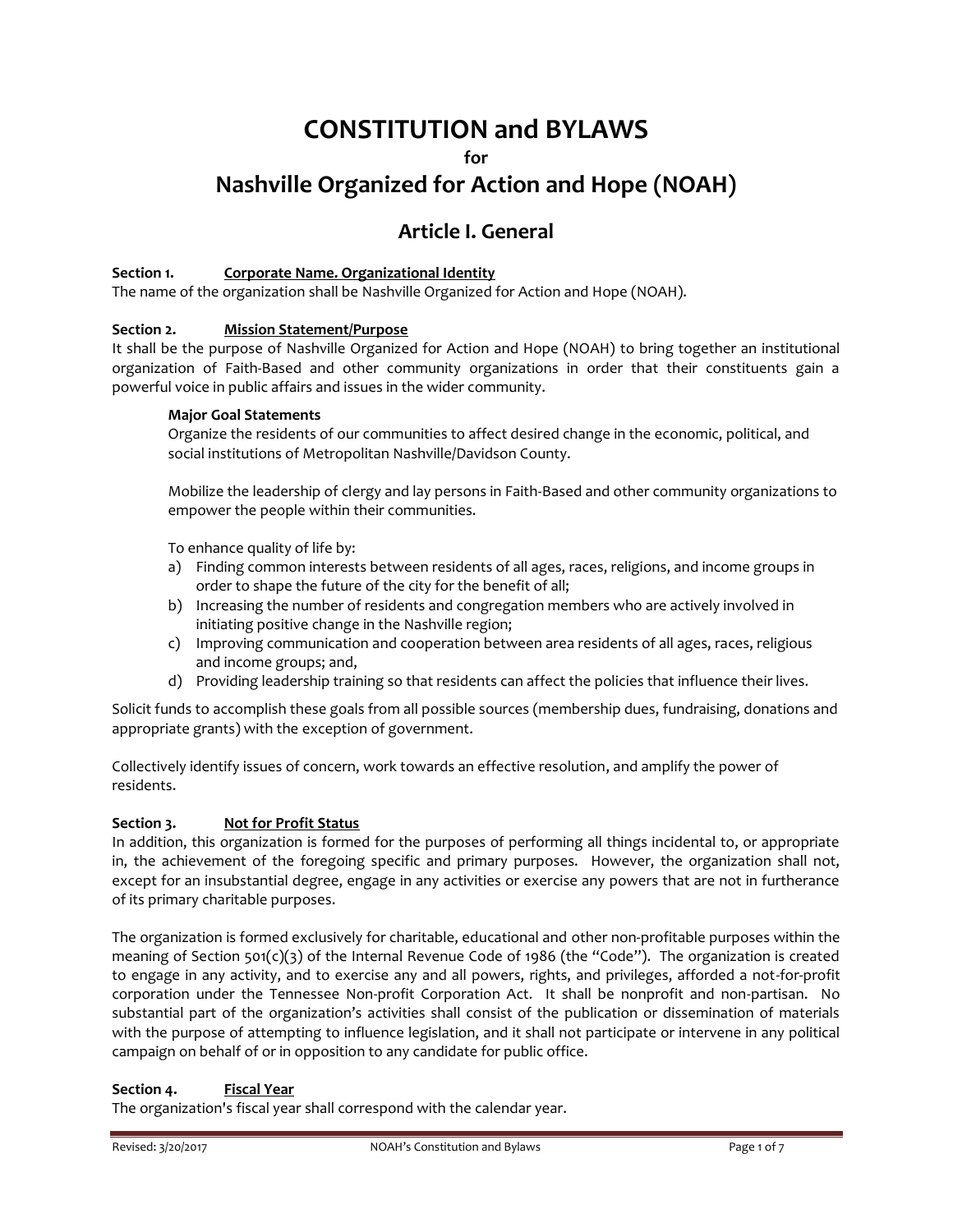# **Article II. Membership**

### **Section 1. Organizational Membership**

Any religious congregation or other membership organization having its headquarters and the majority of its membership in the Nashville Region, may join this organization by submitting an application for affiliation, and paying such dues as set by the Board of Directors.

The application for membership shall stipulate that the prospective member organization must subscribe to the Mission and Goals of **Nashville Organized for Action and Hope (NOAH)**, including the name, address and main phone number of the organization. The application shall also name up to three representatives, one of whom is to be a young adult between 18 and 34 years of age and one who is of low income, if available within the organization and 1 alternate who would be appointed to the Board of Directors. These appointees will have the privilege of one vote on behalf of their organization.

The Board of Directors must then accept or deny the application. If the Board accepts the application, membership dues must be paid to **Nashville Organized for Action and Hope (NOAH)**, before the representatives are given a seat on the Board. Member institutions must actively attend 50% of all duly called Board meetings as a condition of continued membership, in accordance with such rules as may be set by the Board.

### **Section 2. Membership Dues**

Member organizations shall pay annual dues as fixed by the Board of Directors. The Board of Directors shall reserve the right to waive all or part of such dues payment for particular member groups in the light of special circumstances.

The Board may also accept additional payments from any member group over and above the minimal dues payment but reserves the right to limit such contributions given by any one organization.

The Board may also accept an appropriate in-kind contribution from a member group in lieu of cash payment for their membership dues.

### **Section 3. Membership Standing**

In order to be considered in good standing, an organization's dues must be current within the last 12 months.

### **Section 4. Rights and Privileges of Membership**

All member organizations in good standing shall have rights and privileges to:

- a) receive Executive Committee reports and recommendations to approve, disapprove or amend
- b) receive leadership training for internal development within the member group; this may entail an expense to the group, should the Board set charges for this activity
- c) participate in all meetings of the Board
- d) appoint representatives as stated in Section 1 above
- e) Participate on a NOAH task force
- f) participate in the election of officers of such Board of Directors by sending designated persons to participate in such events as are held to facilitate elections
- g) suggest nominees for leadership positions to the Nominating Committee of the Board
	- *NOAH's chair will name the nominating committee*
- h) receive the organization's regular and general communications to member groups, and other general mailings.
- i) receive notice of meetings as set forth in the appropriate articles and sections of these bylaws
- j) approve the annual budget
- k) approve the strategic plan
- l) call special meetings and develop voting procedures specifically for those meetings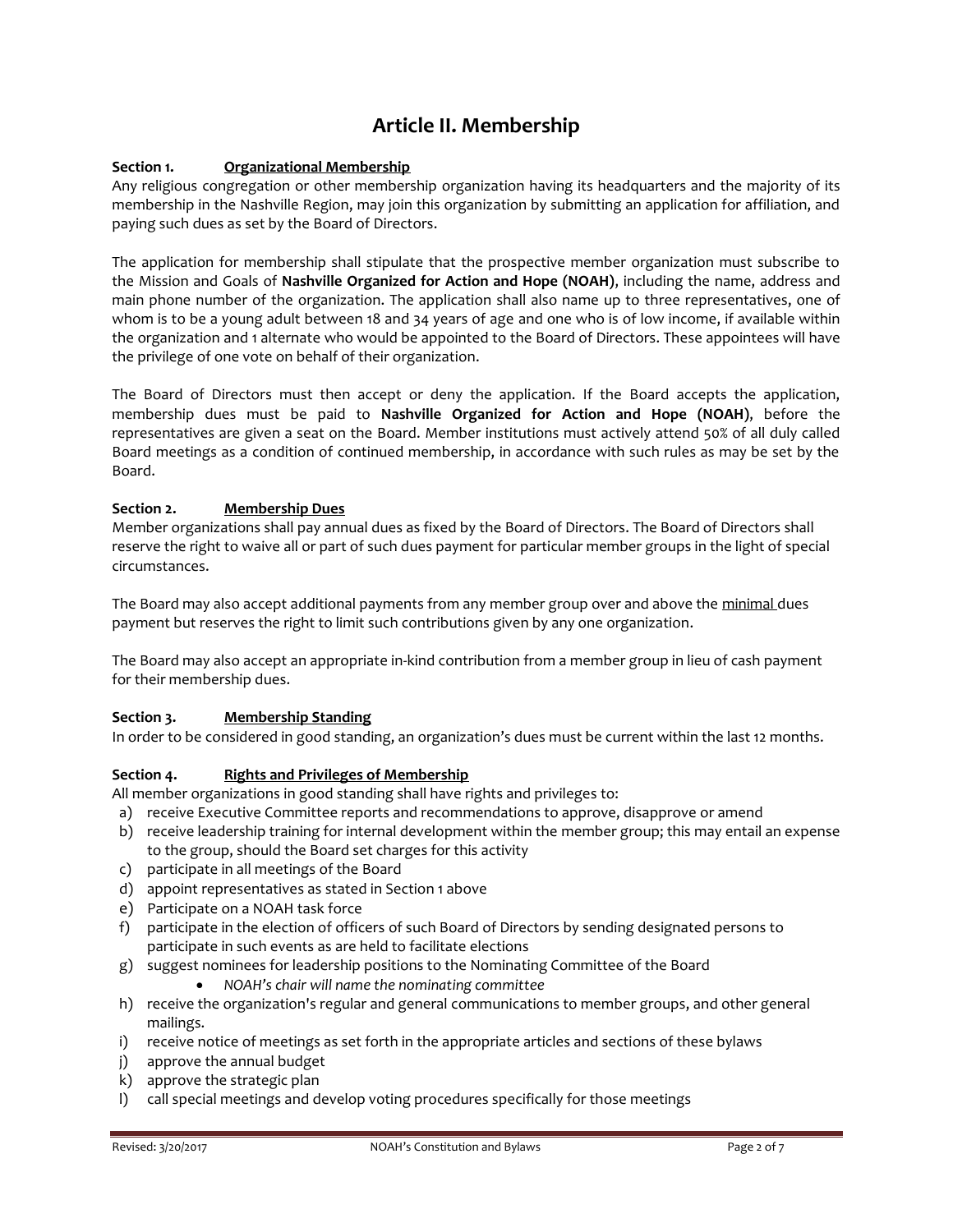### **Section 5. Removal of Member Organizations**

If the Board should find that a member organization has acted inconsistently with NOAH's purpose and goals, the organization may be removed from the membership rolls. To pass, such a motion must have the support of two-thirds of those organizations present and voting at a duly called meeting of the Board.

Members of the Board of Directors must be given a minimum of two weeks written notice that such a motion to dismiss shall be introduced at a certain meeting for consideration. Any member organization so removed shall be entitled to a pro-rata refund of such dues as may have been paid to cover a future period within a given fiscal year.

### **Section 6. General Membership**

NOAH's general membership, also known as "Board of Directors", "Directors" or "Board" to be used interchangeably, shall be comprised of multiple delegates elected from or appointed by the respective member congregations/organizations.

### **Section 7. Quorum**

Fifty percent of the member organizations shall constitute a quorum for the transaction of business at any general membership meeting of NOAH.

### **Section 8. Manner of Taking Action**

The act of a majority of the member organizations present at a meeting at which a quorum is present shall be an act of the Board of Directors, unless the action taken requires a greater number by government statute, these Bylaws, or the Articles of Incorporation.

# **Article III. Employed Staff**

### **Section 1. Organizing Director**

The Organizing Director shall be appointed, retained and/or removed by the Board of Directors and shall serve in office at the pleasure of the Board for such compensation as the Board may determine. He/she shall have general direction over the administration and operation of NOAH, and shall be its official representative and legal agent. He/she shall comply with and implement Board policies and shall submit to the Board such reports, analyses, statistics, plans and other information as may be required from time to time by the Board. He/she shall assist the Board in fund raising efforts.

### **Section 2. Review Process for the Organizing Director**

The Board of Directors shall create Personnel Policies for NOAH employees including the process for evaluating the Organizing Director.

### **Section 3. Other Staff**

All other staff shall report to and be supervised by the Organizing Director, while the Board is responsible for the employing and termination of all staff, in consultation with the Organizing Director. The Board's concern for staff well-being shall be evidenced by their promulgation and regular review of Personnel Policies. Such review shall take place at least once every two years, and current copies of such policy shall be distributed to all staff and Board members. The Board shall monitor the application of such policy.

# **Article IV. Board Committees**

### **Section 1 Committee Creation**

Committees shall be created by a resolution passed by the Board for any legal purpose consistent with NOAH's Bylaws and Articles of Incorporation. They shall include the committees named in Article IV Section 2 Standing Committee Composition.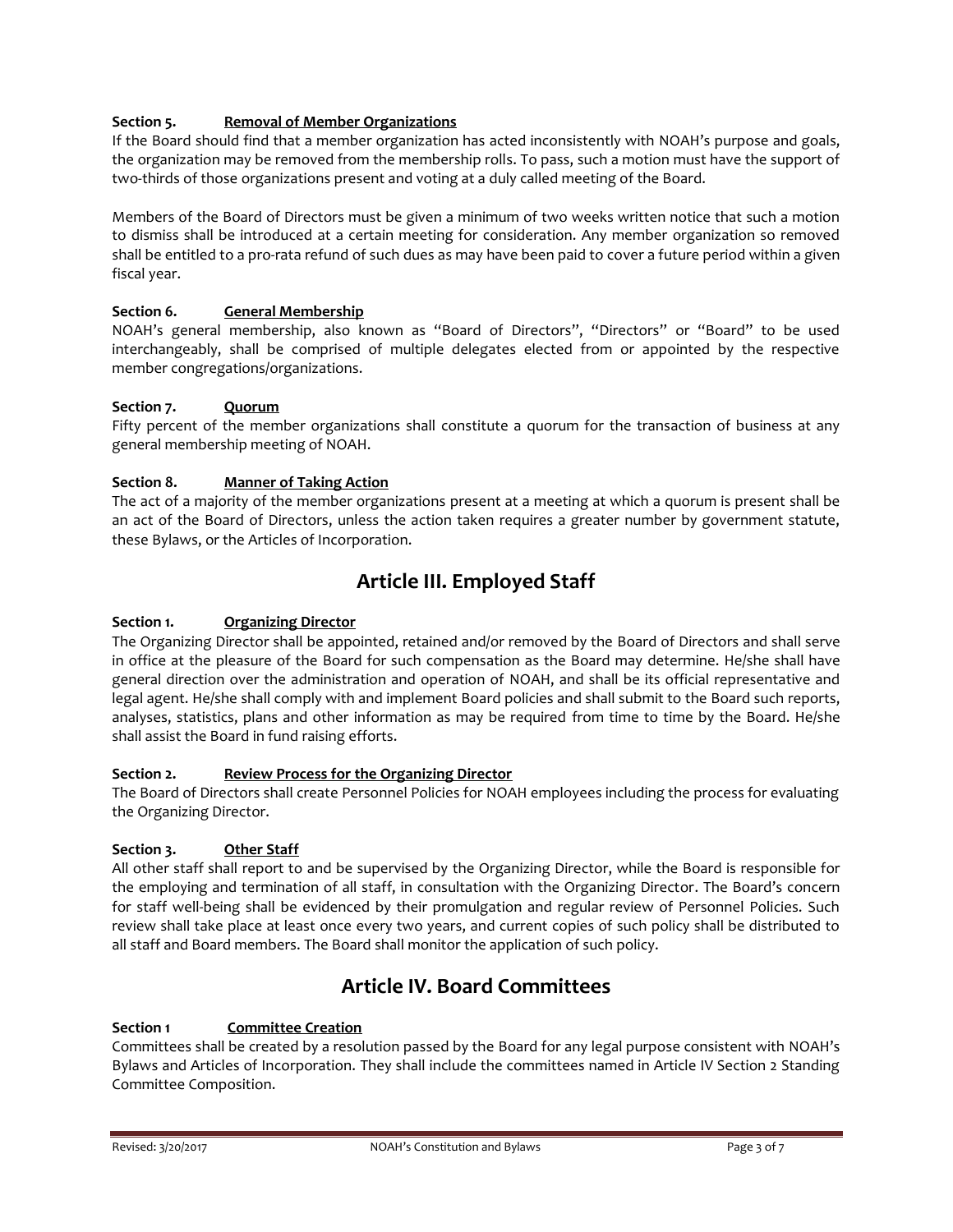Every resolution for the creation of a committee that is submitted for adoption shall contain a statement enumerating the duties, responsibilities, and authority of the committee.

In addition to committees created for the internal functioning of the organization, there will also be task forces created to address issues that the organization is addressing. These issue task forces will also be accountable to the Board of Directors.

### **Section 2 Standing Committee Composition**

A standing committee shall consist of three (3) or more and no more than seven (7) persons who shall carry out any duties that accomplish the purposes for which the committee was created.

Standing Committees:

- Finance monitors the financial accounts of the organization
- Personnel ensures fair and consistent policies for staff and such other committees as may be named from time to time
- Recruitment/Membership engages faith-based and other community organizations for potential membership by informing them of NOAH's vision and mission
- Training provides and notifies members of community organizing training sessions on both the local and national levels
- Social Media makes certain that NOAH has a strong, positive and informative presence within different social media platforms

### **Section 3 Special Committee Composition**

Special committees have two functions. One function is to investigate and the other function of special committees is to carry out what the organization has adopted.

Special Committee:

 Nominating – its members are named by the board chairperson to find the best candidate for each board office (board officers) by reviewing the duties of each office, as stated in the by-laws. Prior to presenting nominees to the Board of Directors for approval, the committee must establish that the nominees meet the needs of the organization, are able and have consented to hold the office. Persons serving on the committee can be nominated for office.

### **Article V. Board Officers**

### **Section 1. Titles**

The officers of NOAH shall consist of Chairperson, Vice Chairperson, Secretary, and Treasurer. A given individual at any point shall hold only one (1) office in time. Officers of the Board of Directors shall also serve in the same capacity in relationship to the general membership.

### **Section 2. Terms of Office**

The Board of Directors shall nominate officers at the first board meeting following the annual meeting of the general membership, and elect officers at that meeting or within thirty days of that meeting. Those elected officers shall hold their offices for one (1) year, or until his/her successor is duly elected.

### **Section 3. The Chairperson**

The Chairperson shall regularly preside at meetings of the Board, whenever possible. He/she shall see that all orders and resolutions of the Board are put into effect. He/she shall have the general superintendence of all other officers of the organization and shall see that their duties are properly performed.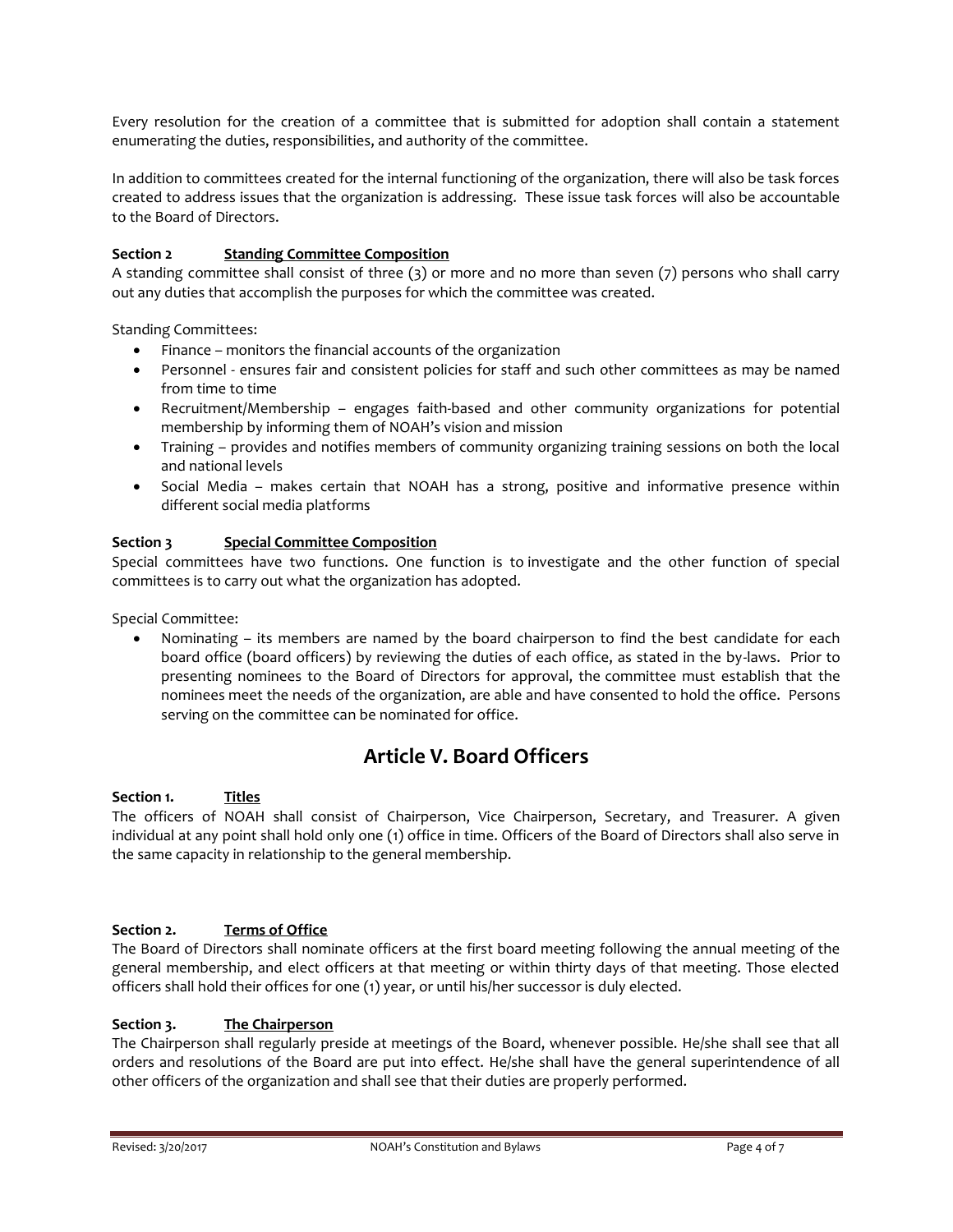He/she shall also provide such guidance and direction of the Organizing Director as may be required in the execution of policy. The Chairperson shall report to the Board of Directors on matters pertaining to the work of the Board in setting policy, and ensure that reports are submitted as required of the Organizing Director.

He/she shall be an ex-officio member of all committees.

### **Section 4. The Vice Chairperson**

The Vice Chairperson shall have all the powers and shall perform all the duties of the Chairperson in the absence or incapacity of the Chairperson. He/she may also perform such other duties as may be assigned him/her by the Board of Directors from time to time.

### **Section 5. The Secretary**

The Secretary shall keep, or cause to be kept, full minutes of all meetings of the Executive Committee, the Board of Directors, and the General Membership. He/she shall also mail/send, or cause to be mailed/sent, all meeting notices as outlined in these Bylaws, and shall have custody of the corporate seal, causing that seal to be affixed to all papers and documents requiring such. The Secretary may also perform such other duties as may be assigned by the Board of Directors from time to time.

### **Section 6. The Treasurer**

The Treasurer shall keep, or cause to be kept, full and correct account of all financial transactions involving the organization. He/she shall deposit, or cause to be deposited, all monies due the organization in accounts bearing the name of the organization and to the credit of the organization, in such banks or depositories as may be named by the Board of Directors. He/she shall provide a financial report at each regular meeting of the Board of Directors.

The Board of Directors shall name check signers and shall require two signatures on all checks of the organization.

Members of the Board of Directors shall not receive compensation for their services, shall not enter into any income generating contractual agreements with the organization, and shall not receive any loans or guarantees.

### **Section 7. Removal**

An officer may be removed by a two-thirds vote of the Board of Directors attending a regular or duly called special meeting of the Board when it is in the interests of the organization to do so.

### **Section 8. Vacancies**

The Board of Directors may fill any vacancy among the officers of the Board by removal or resignation. Any vacancy among the members of the Board of Directors by resignation or lack of attendance at meetings shall be filled by election or appointment of a new Board representative by the member organization that sent the original member.

An individual filling any vacancy (officer or representative) is deemed to fill the unexpired term of his or her predecessor.

## **Article VI. Executive Committee**

### **Section 1. Composition**

The Executive Committee shall be composed of the officers of the organization plus the chairpersons of any committees duly appointed by the Executive Committee Board Officers.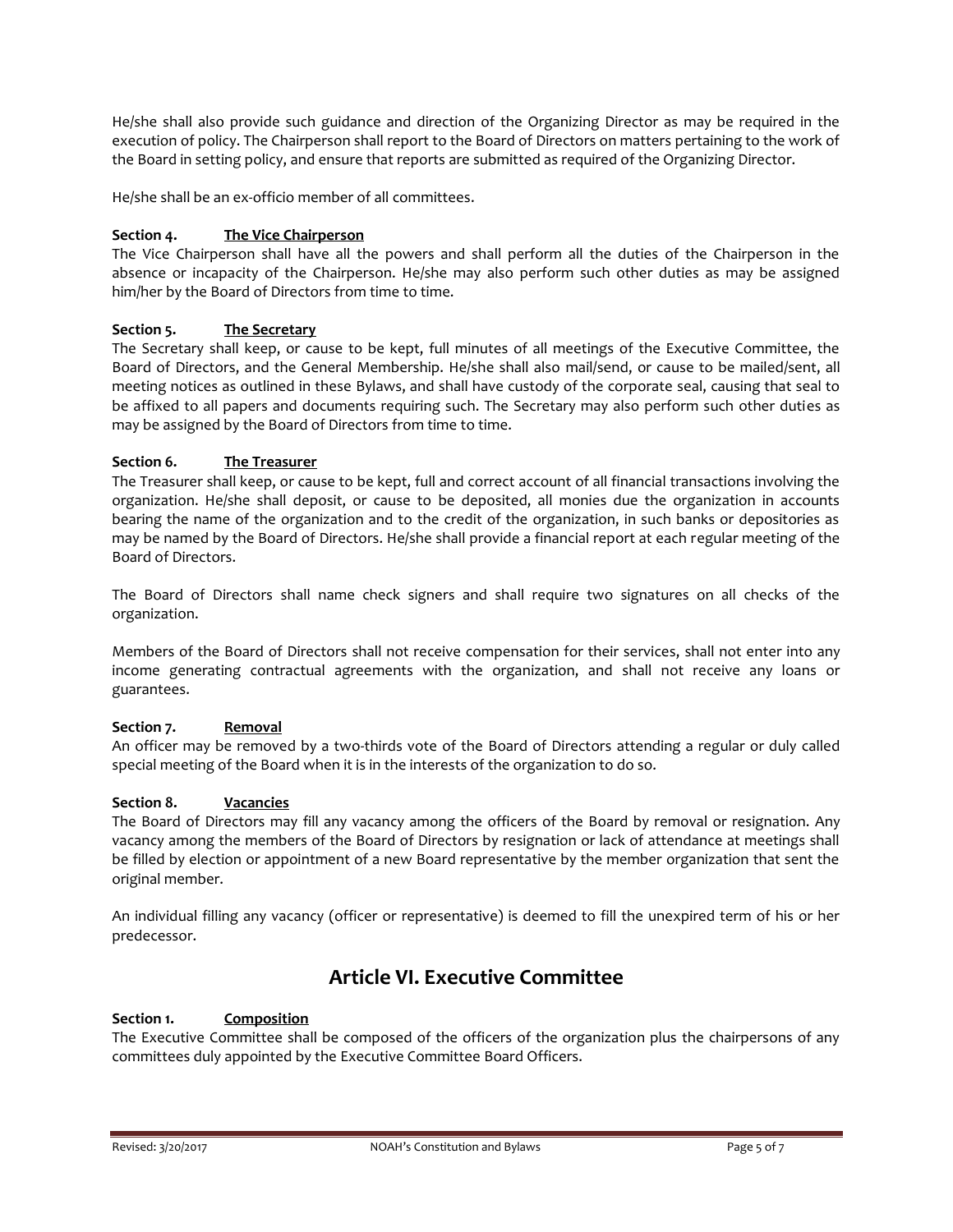### **Section 2. General Powers and Responsibilities**

The Executive Committee shall act on behalf of the Board of Directors between regular and/or special meetings of that body. The Chairperson of the Board shall cause a full report of the deliberations of the Executive Committee to be given to representatives of member organizations by mail, electronic communication or at the next regular meeting of the Board of Directors. The Executive Committee shall provide reports and recommend actions to the Board of Directors to be approved, disapproved or amended.

### **Section 3. Quorum**

More than fifty percent of the Executive Committee shall constitute a quorum for the transaction of Executive Committee business

### **Article VII. Dissolution**

### **Section 1. Method to be Used**

This organization may be dissolved by action of the Board of Directors at a regular or special meeting duly called in accordance with the provisions of these Bylaws, excepting that at least thirty days written notice must be given to the member organizations prior to a vote to dissolve.

### **Section 2. Disposal of Assets**

Upon dissolution of this corporation, the Board of Directors shall, after paying or making provision for payment of all liabilities of the organization, dispose of all the assets of the corporation by giving them over to one or more similar organizations as may be chosen. However, any such recipient group must be organized and operated exclusively for charitable, educational religious or scientific purposes as shall at the time qualify as an exempt organization under Section 501 (C) (3) of the IRS Code of 1986 (or any future US IRS code).

### **ARTICLE VIII. Statement of Non-Discrimination**

The organization shall not discriminate against any person in the hiring of personnel, election of members of the Board of Directors, eligibility for membership, provision of service to the public, the contracting for or purchasing of services or in any other way, on the basis of race, religious, color, gender, national origin, disability, age, sexual orientation, or any other basis prohibited by law. This policy against discrimination includes, but is not limited to, a commitment to full compliance with Title VI of the Civil Rights Act of 1964; Section 504 of the Rehabilitation Act of 1973, and the Age Discrimination Act of 1975, and any subsequent amendments of these statutes.

### **ARTICLE IX. Indemnification**

To the maximum extent permitted by the Tennessee Nonprofit Corporations Act, the Corporation shall indemnify and advance expenses to any person who is or was a Director or Officer of the Corporation, and may indemnify and advance expenses to any person who is or was an employee or volunteer of the Corporation, or to such person's heirs, executors and administrators, for the defense of any threatened, pending or completed action, suit or proceeding, whether civil, criminal, administrative or investigative, and whether formal or informal (any such action, suit or proceeding being hereinafter referred to as the "Proceeding"), to which such person was, is, or is threatened to be made, a named defendant or respondent, which indemnification and advancement of expenses shall include counsel fees actually incurred as a result of the Proceeding or any appeal thereof, reasonable expenses actually incurred with respect to the Proceeding, all fines (including any excess tax assessed with respect to an employee benefit plan), judgments, penalties and amounts paid in settlement thereof, subject to the following conditions:

a) The Proceeding was instituted by reason of the fact that such person is or was a Director or Officer of the Corporation; and